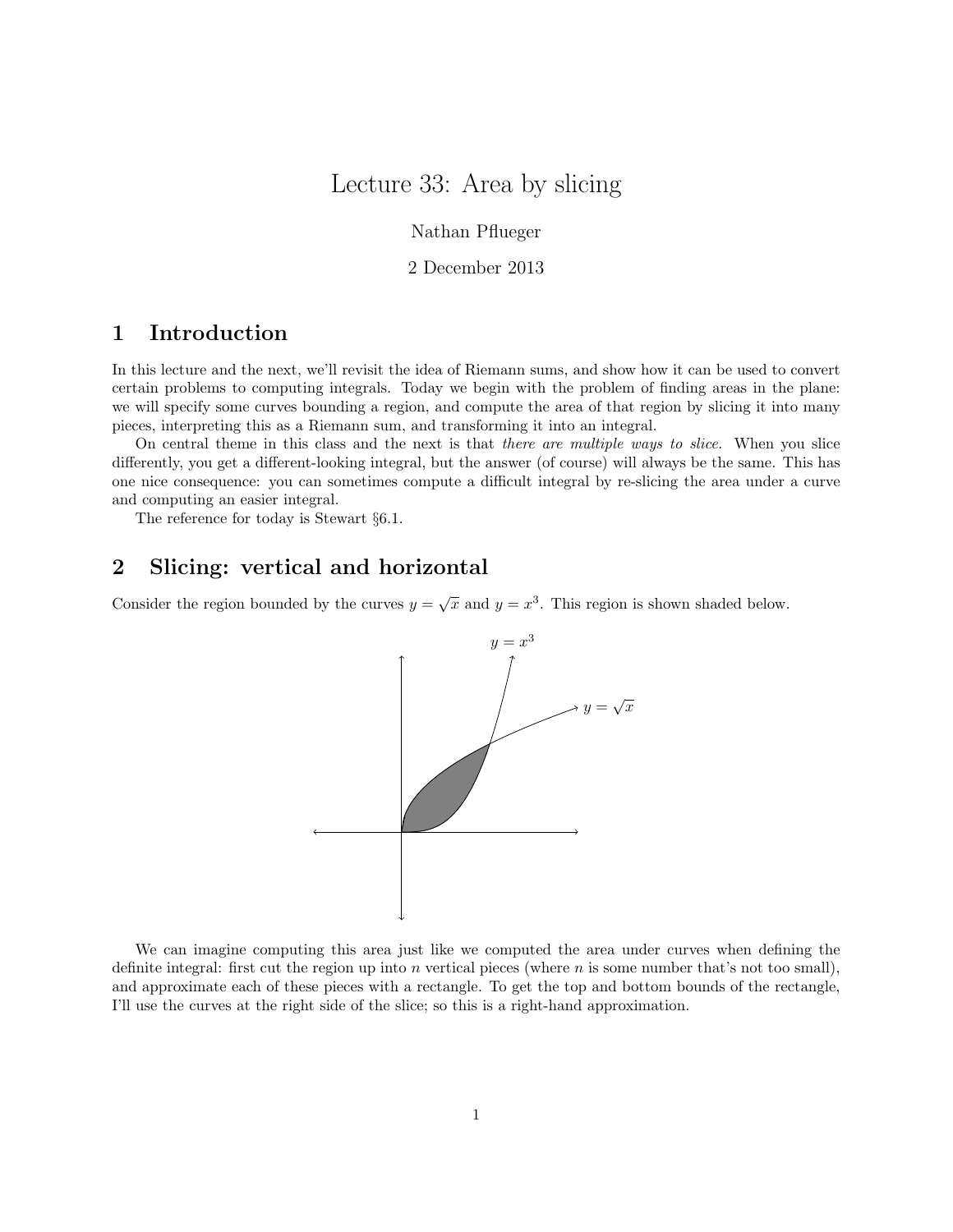

We can give names to the x-values at the ends of the rectangles: say that the first rectangle goes from  $x = x_0$  to  $x = x_1$ , the second goes from  $x = x_1$  to  $x = x_2$ , and so forth. As usual, denote the difference between consecutive  $x_k$  values as  $\Delta x$ . These values run from  $x_0 = 0$  to  $x_n = 1$ , so we can write them precisely as follows.

$$
\begin{array}{rcl}\n\Delta x & = & 1/n \\
x_k & = & k \cdot \Delta x\n\end{array}
$$

Now focus on the kth rectangle in the slicing above. It is bounded by  $x = x_{k-1}$  on the left, by  $x = x_k$ on the right, by  $y = x_k^3$  on the bottom and  $y = \sqrt{x_k}$  on the top. Therefore it has width  $\Delta x$  and height on the right, by  $y = x_k$  on the bottom and<br>  $(\sqrt{x_k} - x_k^3)$ , therefore area  $(\sqrt{x_k} - x_k^3) \cdot \Delta x$ .

 $\alpha_k - x_k$ , therefore area  $(\sqrt{x_k} - x_k) \cdot \Delta x$ .<br>Adding all this areas together gives an estimate for the area of the region bounded by  $y = \sqrt{x}$  and  $y = x^3$ .

$$
Area \approx \sum_{k=1}^{n} (\sqrt{x_k} - x_k^3) \cdot \Delta x
$$

Now, I can recognize this area as a Riemann sum. The exact area will be the limit as  $n \to \infty$ , which will be any integral of the form  $\int ( \sqrt{x} - x^3) dx$  (the  $x_k$  becomes an x, and the  $\Delta x$  becomes a dx, when transforming from a sum to an integral). To get the limits of integration, just see what the smallest and largest x values are: the smallest is  $x_0 = 0$ , and the largest is  $x_n = 1$ . So the area is the following integral.

Area 
$$
= \int_0^1 (\sqrt{x} - x^3) dx
$$

$$
= \left[\frac{2}{3}x^{3/2} - \frac{1}{4}x^4\right]_0^1
$$

$$
= \left(\frac{2}{3} - \frac{1}{4}\right) - (0 - 0)
$$

$$
= \frac{5}{12}
$$

Now, there is a second way to compute this same area: we could instead slice the region into horizontal pieces, as shown.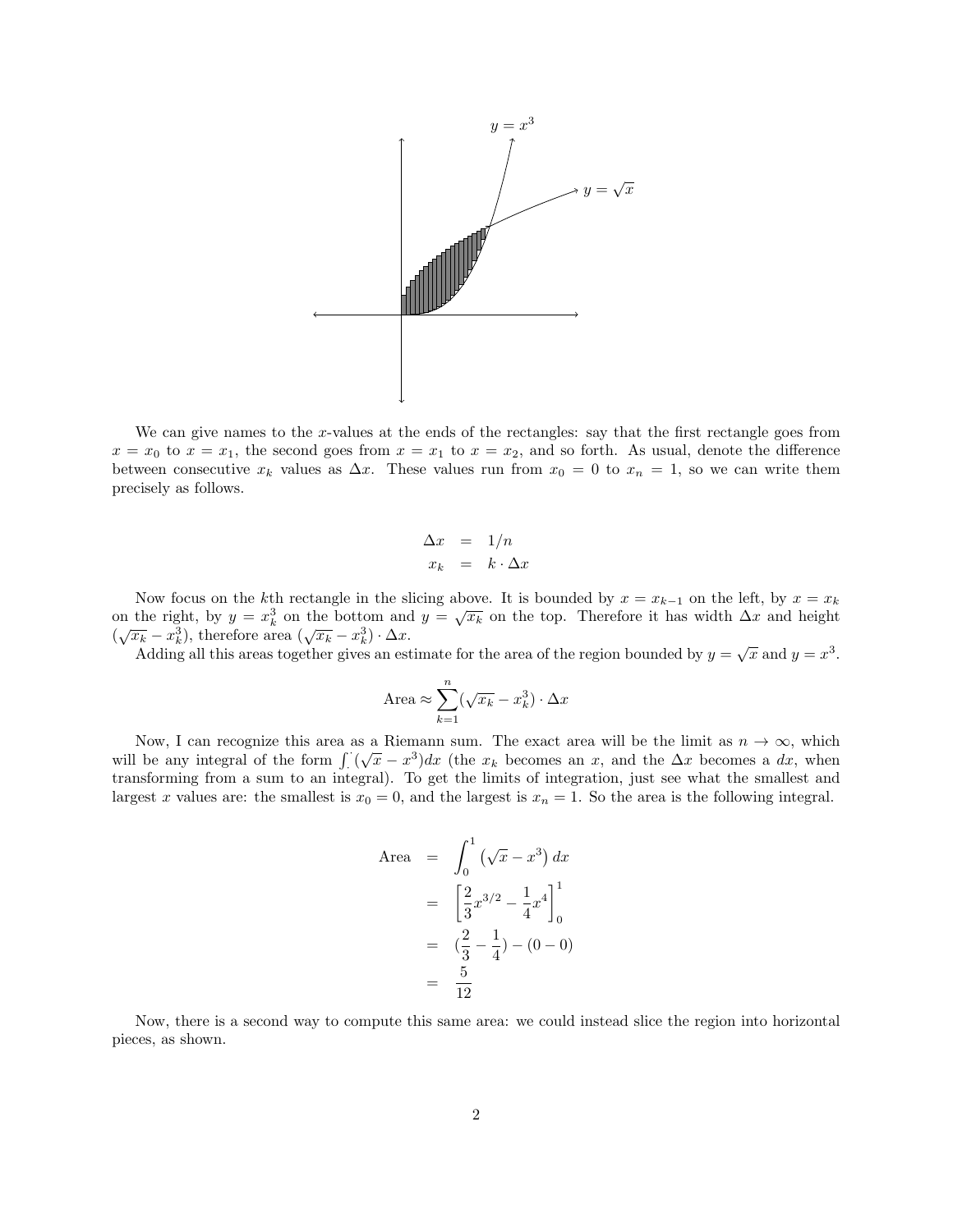

In order to turn this slicing method into an integral, we must switch the roles of  $x$  and  $y$ . Now the height of the kth rectangle is  $\Delta y$ , while the width will be the different in x values for a particular values of y. To get this width, we must convert the functions of  $y$  to functions of  $x$ .

$$
y = x^3 \Leftrightarrow x = \sqrt[3]{y}
$$
  

$$
y = \sqrt{x} \Leftrightarrow x = y^2
$$

Now the right boundary of the kth slice is given by  $\sqrt[3]{y_k}$ , while the left boundary is given by  $y_k^2$ . So the Riemann sum approximation is

$$
\sum_{k=1}^{n} (\sqrt[3]{y} - y^2) \cdot \Delta y \quad \text{where } \Delta y = \frac{1}{n}, \ y_k = k \cdot \Delta y.
$$

This becomes the following integral.

$$
\int_0^1 (\sqrt[3]{y} - y^2) dy = \left[ \frac{3}{4} y^{4/3} - \frac{1}{3} y^3 \right]_0^1
$$
  
=  $\left( \frac{3}{4} - \frac{1}{3} \right) - (0 - 0)$   
=  $\frac{5}{12}$ 

Note that I chose the limits of integration here because  $0$  is the smallest value of  $y$  in the region, while 1 is the largest value of y in the region.

## 3 Choosing a slicing method

The example above was a situation where it was tractable to slice either horizontally or vertically. It some cases, however, one slicing method is somewhat easier. For example, consider the region bounded by  $y = 1, y = 4x$ , and  $y = 1/x$ , shown below.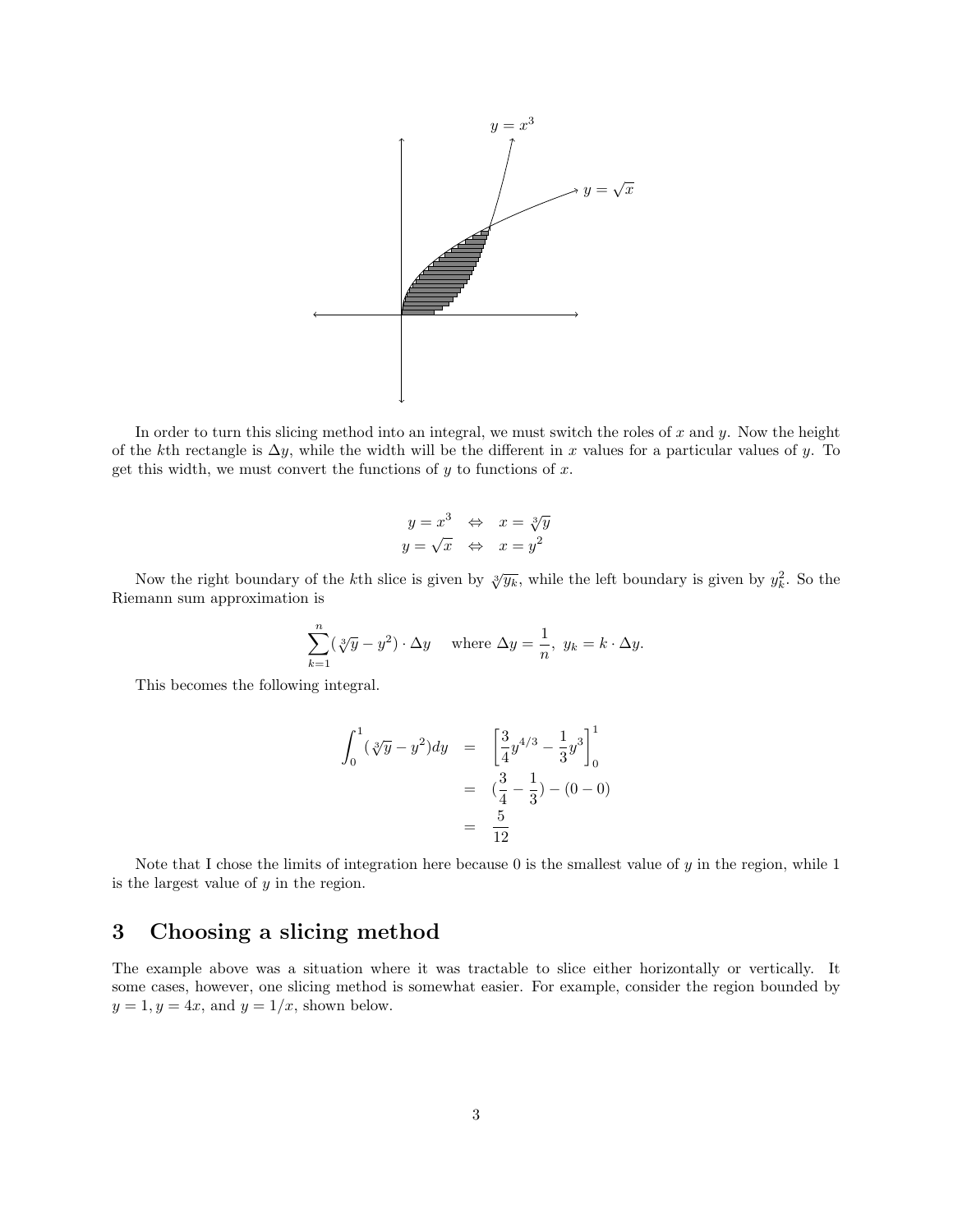

Again, we could attempt to slice this area either vertically or horizontally. In this case, however, horizontal slicing will be somewhat easier. The reason is that the left boundary is always the same curve:  $y = 4x$ , or  $x = \frac{1}{4}y$ , and the right boundary is also always the same curve:  $y = 1/x$ , or  $x = 1/y$ . So we can express this area as a one integral. Here, I'll skip all the Riemann sums and go straight to the integral. Consult the previous section to see how to come up with an expression like this.

Area = 
$$
\int_{\text{(smallest } y)}^{\text{(largest } y)} ((\text{rightmost } x\text{-coordinate}) - (\text{leftmost } x\text{-coordinate})) \, dy
$$
  
\n= 
$$
\int_{1}^{2} \left(\frac{1}{y} - \frac{1}{4}y\right) dy
$$
  
\n= 
$$
\left[\ln|y| - \frac{1}{8}y^2\right]_{1}^{2}
$$
  
\n= 
$$
(\ln 2 - \frac{1}{8} \cdot 4) - (\ln 1 - \frac{1}{8} \cdot 1)
$$
  
\n= 
$$
\ln 2 - \frac{1}{2} + \frac{1}{8}
$$
  
\n= 
$$
\ln 2 - \frac{3}{8} \approx 0.318
$$

We could also slice vertically. However, slicing vertically is more difficult because the top bounding curve changes partway through (when we slice horizontally it is the same across the whole region). It can still be done, it just involves splitting the area into two integrals: the result would be  $\int^{\frac{1}{2}}$  $\frac{1}{4}$  $(4x-1)dx + \int_0^1$  $\frac{1}{2}$  $\left(\frac{1}{2}\right)$  $\frac{1}{x}$ -1)dx. Of course this computation would come out to the same thing, but it takes a bit more work.

#### 4 Re-slicing definite integrals

In some cases, changing the direction of slicing is useful to evaluate definite integrals. For example, consider the following integral.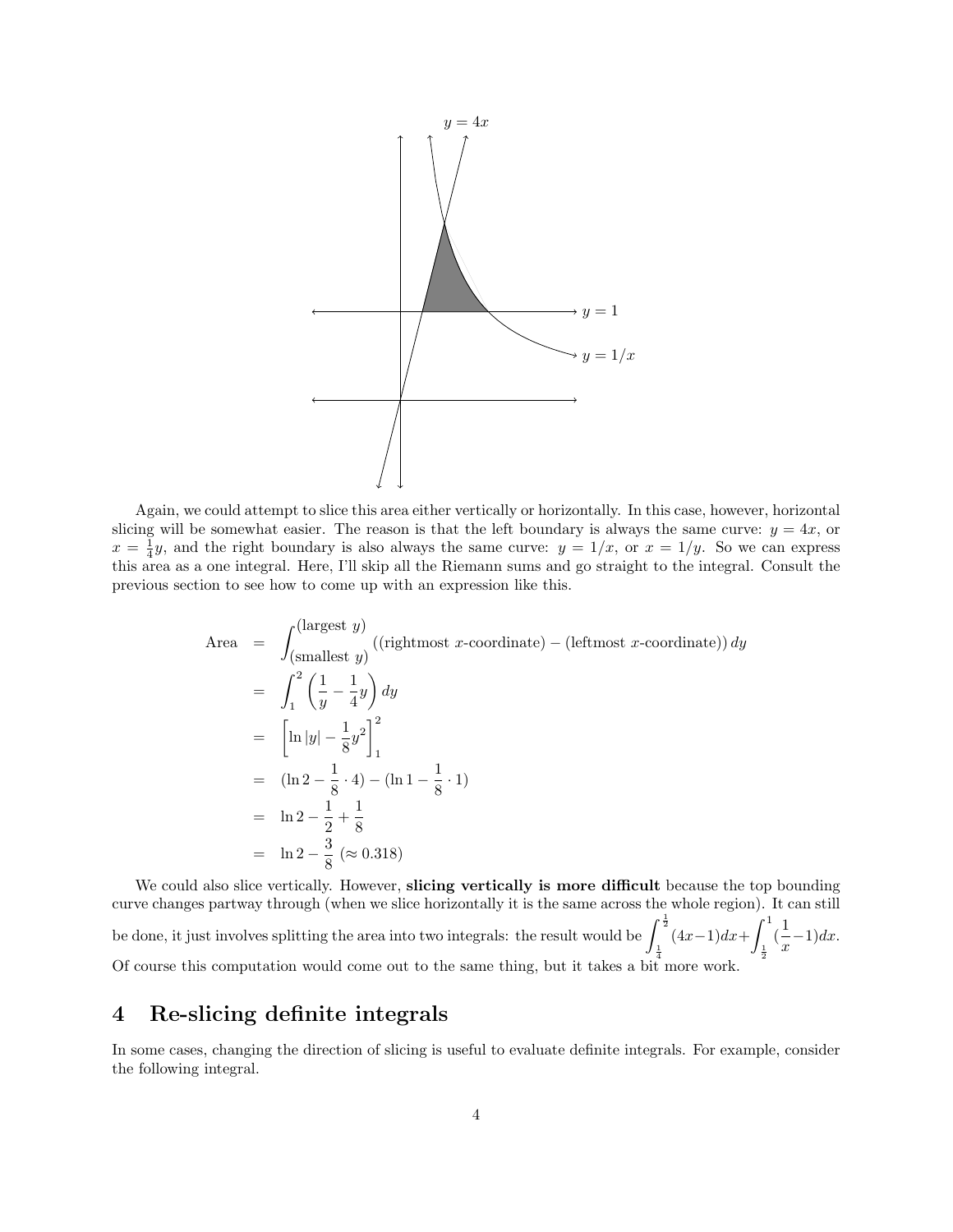$$
\int_0^{1/2} \sin^{-1} x dx
$$

It turns out that you can evaluate this integral using integration by parts. However, there is a somewhat easier way, if you are willing to change your point of view slightly. Remember that you can think of this integral as the signed area shown.



The integral  $\int_0^{1/2} \sin^{-1} dx$  slices this area vertically. But there's no reason we must do this: we could also slice horizontally. Then this is the area between  $x = \sin y$  on the left and  $x = 1/2$  on the right. So we can re-express this area as an integral in y, which (happily) is much easier to compute.

All we need to know are the left and right boundaries, in terms of y (these are sin y and  $\frac{1}{2}$ , respectively), and the largest and smallest values of y (these are  $\pi/6$  and 0, respectively). This gives the following integral.